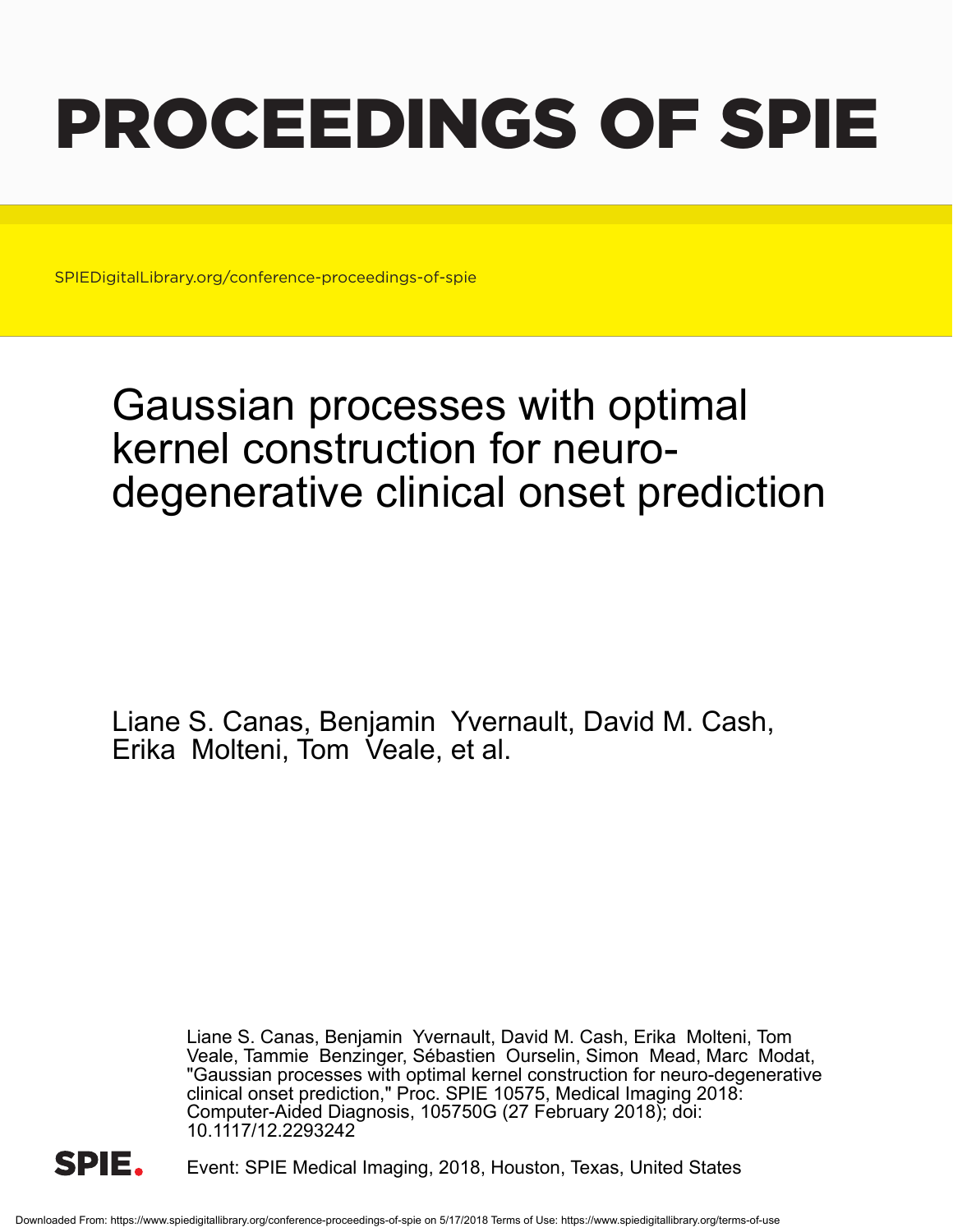### Gaussian Processes with optimal kernel construction for neuro-degenerative clinical onset prediction

Liane S Canas<sup>a\*</sup>, Benjamin Yvernault<sup>a</sup>, David M. Cash<sup>a,b</sup>, Erika Molteni<sup>a</sup>, Tom Veale<sup>c</sup>, Tammie Benzinger<sup>d</sup>, Sébastien Ourselin<sup>a</sup>, Simon Mead<sup>e</sup>, and Marc Modat<sup>a,b</sup>

<sup>a</sup>Translational Imaging Group, Centre for Medical Image Computing, University College London, UK

> <sup>b</sup>Dementia Research Centre, UCL Institute of Neurology, London, UK c Institute of Neurology, University College London, UK

<sup>d</sup>Washington University School of Medicine, St. Louis, MO, USA

<sup>e</sup>MRC Prion Unit, Department of Neurodegenerative Disease, UCL Institute of Neurology,

London, UK

#### ABSTRACT

Gaussian Processes (GP) are a powerful tool to capture the complex time-variations of a dataset. In the context of medical imaging analysis, they allow a robust modelling even in case of highly uncertain or incomplete datasets. Predictions from GP are dependent of the covariance kernel function selected to explain the data variance. To overcome this limitation, we propose a framework to identify the optimal covariance kernel function to model the data.The optimal kernel is defined as a composition of base kernel functions used to identify correlation patterns between data points. Our approach includes a modified version of the Compositional Kernel Learning (CKL) algorithm, in which we score the kernel families using a new energy function that depends both the Bayesian Information Criterion (BIC) and the explained variance score. We applied the proposed framework to model the progression of neurodegenerative diseases over time, in particular the progression of autosomal dominantly-inherited Alzheimer's disease, and use it to predict the time to clinical onset of subjects carrying genetic mutation.

Keywords: Gaussian Process, Covariance kernel functions, Neurodegenerative Diseases, Compositional kernel Learning, Disease progression model, Clinical onset prediction

#### 1. DESCRIPTION OF PURPOSE

Neurodegenerative diseases are characterised by a progressive alteration of the physiology and morphology of the brain, which leads to an irreversible impairment of cognitive functions. These processes result in levels of brain atrophy that can be quantified using high-resolution structural MRI. Brain atrophy has proven to be an imaging biomarker that tracks well with disease progression and is present during the preysymptomatic phase of the disease. Accurate knowledge of the disease progression pattern in the stage that precedes clinical symptoms might lead to intervention at an earlier stage of the disease that would be more beneficial to the patient. One group of presymptomatic individuals of particular interest are those that carry an autosomal dominantly-inhertited mutation known to cause Alzheimer's disease (AD). While these individuals are nearly certain to develop AD, more accurately predicting their proximity to symptom onset would be beneficial to better understand the timing of different disease processes and thus plan trials accordingly. In addition, improving the accuracy of predicting onset could reduce and prolong anxiety for at-risk individuals.

The majority of models used to study AD learn the behaviour of the biomarkers over time, applying this information to perform a subjects' stratification between healthy control, mild cognitive impairment or AD. These predictive models that stage subjects are for example based on event-based models,<sup>1</sup> or mixed effect models.<sup>2</sup> These paradigms require the knowledge of the clinical onset and/or the binary discretisation of the biomarkers

Medical Imaging 2018: Computer-Aided Diagnosis, edited by Nicholas Petrick, Kensaku Mori, Proc. of SPIE Vol. 10575, 105750G · © 2018 SPIE · CCC code: 1605-7422/18/\$18 · doi: 10.1117/12.2293242

<sup>\*</sup> Further author information: liane.canas.15@ucl.ac.uk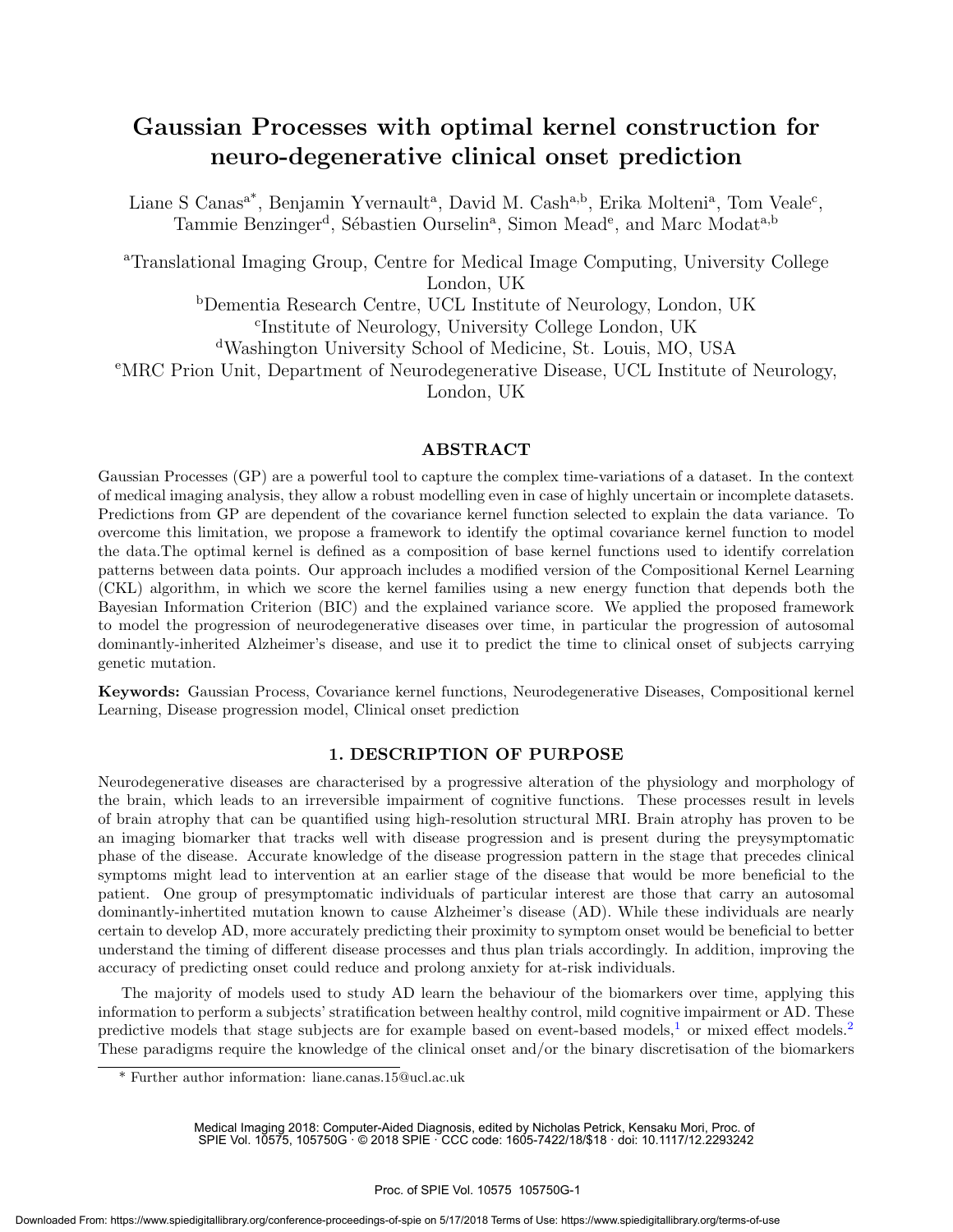changes. To overcome the discrete characterisation of the subjects, Challis *et al*<sup>3</sup> proposed a Bayesian framework for subjects stratification. However, the proposed method only concerns the diagnosis and stratification of the subjects, neglecting their prognosis. To tackle this limitation, Hyun and collaborators<sup>4</sup> suggested to use a Gaussian process (GP) to delineate the biomarkers trajectories, whilst incorporating the spatial and temporal features of longitudinal neuroimaging data for both diagnostic prognosis.

GP are a sensible way to represent the data (i.e, the features considered such as brain regions volumes) in a non-parametric way with a mean and a covariance kernel function. The covariance kernel function detects the pattern of the features that most precisely explain the response variable (i.e., diagnosis and/or proximity to clinical onset). Consequently, the performance of the GP is highly dependent of the kernel function used in a specific context.<sup>5,6</sup> In order to improve the performance of kernel-based prediction models, Duvenaud  $et\ al^7$  have proposed a structure discovery algorithm through a compositional kernel search. Their study has successfully shown that, in supervised prediction tasks, the automatically learning of kernels outperform both variety of kernel classes commonly used and kernel combination methods. As a brute force scheme is impractical due to the highly dimensional problem, their algorithm searches over a space of based kernels and operations using a greedy search approach: at each stage it chooses the highest scoring kernel and expands it by applying operations, such as addition or multiplication, with other basis kernel functions. However, this method does not account for the replacement of the kernel selected in a previous level; furthermore, the method is design to preferentially select of the best model based on the Bayesian Information Criterion<sup>8</sup> (BIC), which it only takes into account the balance between the marginal likelihood of the predictions estimated based on the training set, and the complexity of the model.

In our approach, the optimal kernel search is based on depth-first search in a pre-pruned tree, applying a greedy search to select the highest scored kernel in each layer of the tree. Our approach also considers possible that a given branch of our search tree could be better that the one selected in the previous layer. We also introduce a new energy function to evaluate the kernels function performance and a cost-function to select the optimal kernel. The energy function introduced takes into account the model predictions for the validation set and also considers the balance between the model performance and its complexity by including a term in the energy function in which the BIC is considered.

#### 2. METHODS

We implemented a non-parametric kernel-based model  $\mathcal{M}: y = f(X) + \varepsilon$ ,  $f \sim \mathcal{GP}(\mu_f; K)$ ,  $\varepsilon \sim \mathcal{N}(\mu_{\varepsilon}; \sigma)$  to infer the time to clinical onset of Alzheimer's disease, y, given a set of biomarkers  $X \in \mathcal{X}$  features space, composed by the volume of brain regions extracted from MRI. The function  $f(x)$  describes the variance of the features that explains the response variable, by implementing a GP with  $\mu_f$  equals to 0 and covariance kernel function K, used to determine the pattern of the inductive generalization of the features considered.

Our algorithm, represented in figure 1, requires only a set of covariance kernel functions  $b \in \mathcal{B}$ , defined in this paper as basis kernel functions, the design matrix of the features  $X$ , a c-by-N matrix of c brain regions, extracted from N subjects, and the response variable vector y, a 1-by-N vector with the time to onset corresponding to each of the observations in the matrix **X**. We considered as basis covariance function k with hyperparameters  $\theta$ : the linear kernel  $(k_{LIN}, \theta_{LIN} \in {\{\sigma_b, \sigma_v, w\}}$ , equation 1), periodic kernel  $(k_{PER}, \theta_{PER} \in {\{\sigma, p, w\}}$ , equation 2), squared exponential  $(k_{SE}, \theta_{SE} \in {\sigma, w}$ , equation 3), matern function  $(k_{MA}, \theta_{MA} \in {\sigma, r, w}$ , equation 4) and linear logistic  $(k_{LINLOG}, \theta_{LINLOG} \in \{W, a, b\}$ , equation 5).

$$
k_{LIN}(x, x') = \sigma_b^2 + \sigma_v^2(x - w)(x' - w)
$$
\n(1)

$$
k_{PER}(x, x') = \sigma^2 \exp\left(-\frac{2\sin^2(\frac{\pi(x - x')}{p})}{w^2}\right)
$$
\n(2)

$$
k_{SE}(x, x') = \sigma^2 \exp\left(-\frac{(x - x')}{2w^2}\right)
$$
\n(3)

#### Proc. of SPIE Vol. 10575 105750G-2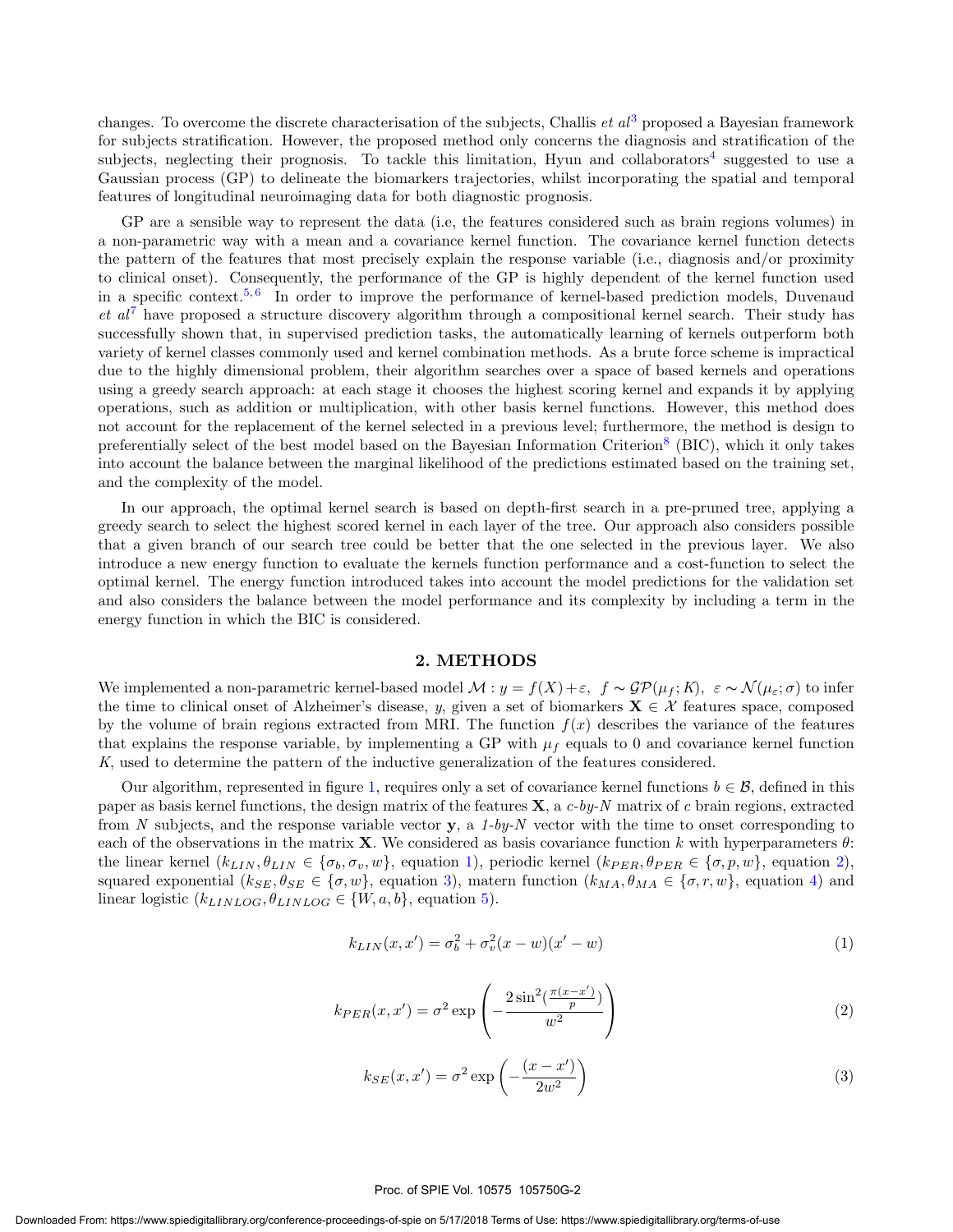

Figure 1. Graphical representation of the framework.  $\beta$  is the set of basis kernels.  $\delta$  is the kernel function initialised at each layer, whilst  $\mathcal{S}'$  represents the kernel function after the expansion.  $f$  denotes the latent function, whereas y is the vector of values predicted using the estimated latent function. The subscripts  $i$  denote sampled latent values for each point to a maximum of N data points. M is the model selected and used to estimate  $y_j$  predictions of j observation given a set of features  $X_j$ . The process 1 is repeated until the cost function  $\phi_M$  converges - red line. The white circles represent functions or set of functions and the dark circles represent values of variables.

$$
k_{MA}(x, x') = \sigma^2 \exp\left(1 + \frac{(x - x')\sqrt{r}}{w}\right) \left(-\frac{(x - x')\sqrt{r}}{w}\right), r \in \{3, 5\}
$$
 (4)

$$
k_{LINLOG}(x, x') = W\text{logit}^{-1}(ax + b) - 0.5\tag{5}
$$

The model initialisation in the first layer S is  $\varnothing$  followed by the evaluation of the algorithm performance when each one of the basis kernel functions is used.  $\mathcal{S}'$  is the result of the expansion of  $\mathcal{S}$  by operations with  $\mathcal{B}$ . This procedure (figure 1 - process 1) is performed until all basis kernel functions are tested.

The best kernel in each layer is selected by maximisation of the energy function, equation 7, where  $\alpha$  and  $\beta$ are constants,  $\hat{y}_{i,b}$  is the model estimations and  $y_{i,b}$  is the vector of observed values correspondent to the response variable. The first term of the equation 7 evaluates the accuracy of the prediction of the model in the testing set, whereas the second term constrains the complexity of the model based on the marginal likelihood of the predictions of the training set. Regarding the parameters of  $\phi_L$ , it is required to compute the predictions of the model based on the kernel in analysis. Further, the estimation of  $\hat{y}_{i,b}$  requires to find the best hyperparameters of each kernel. The hyperparameters  $\theta$  of the kernel functions are estimated via the maximisation of the marginal likelihood of the model,  $p(y|X,\theta)$ , as described in equation 6; i.e., the marginalisation over the kernel parameters is performed by maximum a posteriori algorithm (MAP), and that the hyperparameters  $\theta$  are estimated by bootstrapping.

$$
\{\hat{\theta}, \hat{\sigma}\} = \operatorname{argmax}_{\sigma, \theta} p(\theta, \sigma | \mathcal{M}) = \operatorname{argmin}_{\sigma, \theta} [-\log p(\mathcal{M} | \theta, \sigma) + \log p(\theta, \sigma)] \tag{6}
$$

$$
\operatorname{argmax}_{b \in B}(\phi_L(b)) = \alpha \left[ 1 - \sum_{i=1}^N \left( \frac{\operatorname{var}(\hat{y}_{i,b} - y_{i,b})}{\operatorname{var}(y_{i,b})} \right) \right] + \beta \left[ 1 - \exp \left( \frac{BIC_b}{\max(BIC)} \right) \right] \tag{7}
$$

In each of the kernel functions computed, we also consider a separate length scale  $w$  for each predictor  $p$ ,  $\mathbf{w} \in \{w_1...w_p\}$ , by implementing the automatic relevance determination (ARD) method. This method allows

#### Proc. of SPIE Vol. 10575 105750G-3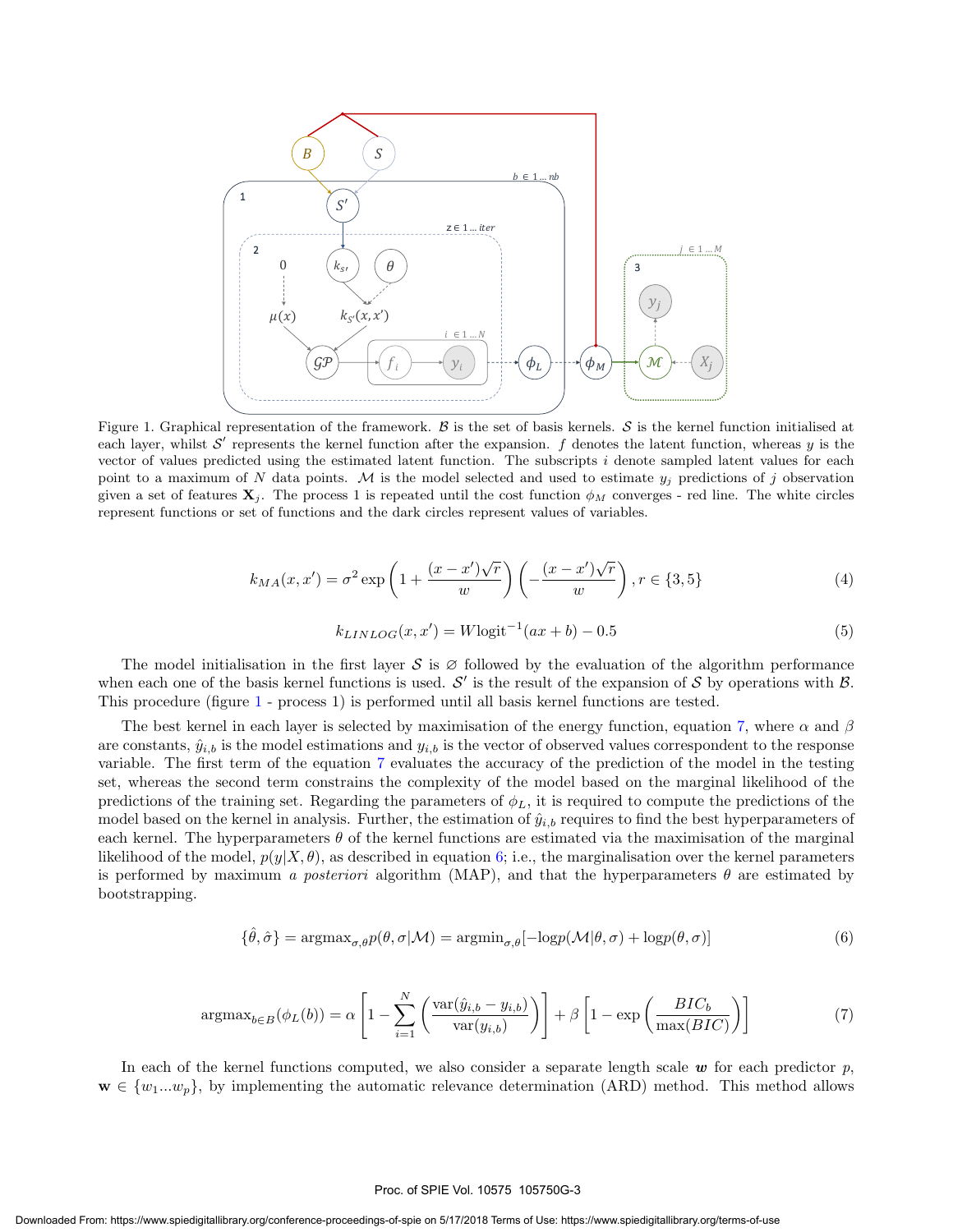to establish different weights - relevance - for the features considered, as well as it allows to include in the same model biomarkers with different scales. By including the ARD approach we automatically extract relevant features among redundant predictors.

The following layers of the tree correspond to the composition of a kernel function based on a set of operations between the basis kernel functions  $b \in \mathcal{B}$  and the covariance function S obtained in the previous layer. We consider as possible operations the addition, product and replacement of basis kernel, replacement of the branch previously chosen. Considering the pre-pruning behaviour of our algorithm, we do not need to define the maximum search depth. Rather, we defined a cost-function:

$$
\phi_M : (|\phi_L(l-1) - \phi_L(l)| \le 0.01 \cup \phi_L(l) \ge 0.9)
$$

which defines the stopping criterion of the kernel search, where  $l$  is the number of layers.

#### 3. RESULTS

#### 3.1 Imaging Data and Pre-processing

We evaluate the effectiveness of our approach by predicting the years to clinical onset of Inherited Alzheimer's disease patients, using clinical and imaging data of the Dominantly Inherited Alzheimer Network (DIAN) study.<sup>9</sup> Our sample is composed of 320 controls, 240 symptomatic subjects and 70 subjects that converted to symptomatic. The subjects' T1-weighted images were processed using the Geodesical Information Flows<sup>10</sup> algorithm, and the volumes of brain region were used as features, as illustrated by Figure 2. We regress the impact of confounding effects in the features, such as age and the total intracranial volume. The feature selection was performed using an elastic net regression.



Figure 2. Imaging biomarkers used as features in the model: structural features extracted from the T1w images.

#### 3.2 Prediction Model

We divided our sample in three sub-samples: training set that corresponds to 70% of the asymptomatic and converted subjects, the validation set comprises 20% of the subjects belonging to the aforementioned groups and testing set, which correspond to the remaining 10% of our sample. The optimal kernel is optimized using the training and testing sets. To our knowledge, currently there is no other method to predict the time to clinical onset for AD using GP. Bearing this in mind, the validation of our approach aims to justify that the optimal kernel selection is an effective way to detect the pattern of the features considered, without a selection of the function that better explains their evolution over time.

When compared with kernel functions defined a priori to explain time-series, our approach selected a kernel function with equivalent coefficient of determination, but lower BIC (table 1). This fact suggests that our approach is able to find a function that explains conveniently the variance of the features, with lower level of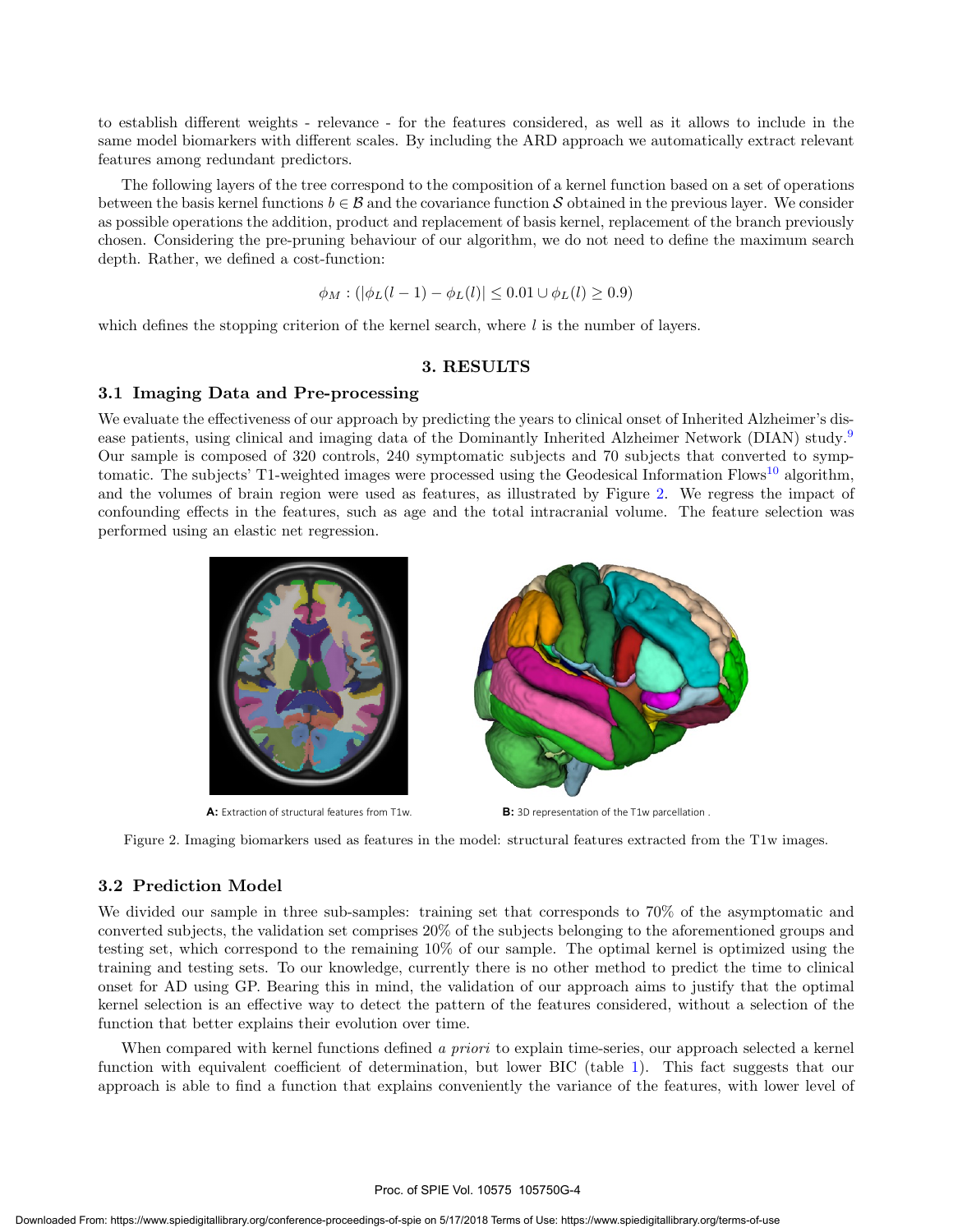Table 1. Evaluation of the kernels used to predict the time to clinical onset, given a set of structural features. We compared the results obtained with different functions commonly used to explain time-series datasets, a variation of the Compositional Kernel Learning, $^7$  and our approach.

| ,,                       |           |      |         |
|--------------------------|-----------|------|---------|
| Approach                 | R squared | RMSE | BIC     |
| GP - LIN                 | 0.401     | 5.61 | $-12.5$ |
| $GP - (LIN+SE)$          | 0.392     | 5.64 | 53.2    |
| $GP - SE (ARD)$          | 0.423     | 5.48 | 48.1    |
| GP - Kernel optimisation | 0.407     | 5.60 | $-2.67$ |
| Our approach             | 0.432     | 5.52 | 12.3    |

complexity considering the likelihood of the prediction attending to the BIC achieved. The algorithm selected a linear combination of LINLOG functions, which supports the biological assumptions regarding the features used. The results also support the assumption that this approach may be extended to other diseases, without modelling explicitly the pattern of features used to characterised them. We also evaluate the performance of the model for the prediction of the time to clinical onset of the subjects in validation set. Note however that the prediction of the time to onset is highly dependent of the data used to train the model. In this study, a large number of subjects considered have not converted to symptomatic to the date; whereby, the time to onset used as response variable is not the real age of clinical onset, but an estimation based on the age of clinical onset of the their family. In the future, we aim to validate our approach in a dataset that accounts for the uncertainty of the labels used as response variable.

#### 4. DISCUSSION

We proposed a non-parametric Bayesian approach to predict the time to clinical onset of Alzheimer's disease. Prediction is based on a probabilistic staging of the subjects based on the biomarkers evolution over time modelled by GP. Our framework does not require any explicitly modelling of the pattern of the biomarkers over time. Towards the goal of automating the design of kernel function that better models the biomarkers considered, we introduced a space of composite kernels defined as sums, products and/or replacement of a small number of based kernels. We considered five different families of kernels that yield decompositions of the biomarkers samples into interpretable subset of samples over time.

The results have shown that the learned structure is capable of accurate extrapolation in a complex timeseries, such as the evolution of brain volumes over time, and it is competitive with the other methods tested given this prediction task. The main limitation of the proposed method is the complexity of the kernel structure obtained when in presence of a high level of noise in the data. Furthermore, the evaluation of the structures found requires the estimation of the full model; thus, the metrics taken into account in table 1 to evaluate the performance of the model include the errors associated to the hyperparameters estimation and inference.

We aim to extend and further validate the proposed framework with a wider set of features extracted from other imaging modalities, as well as for other neurodegenerative diseases. We aim also to find additional support to the assumption that our model is as general as possible and it is able to characterise any type of features despite their nature. By assuming that the inter-modality relationship can be modelled as a multi-task paradigm: contribution of independent functions that explain the biomarkers progression - we will implement an Additive Gaussian process to predict the evolution of symptoms.

Moreover, the model presented in this study may also be extended to consider longitudinal data and to model individual brain changes; therefore, the model represents a promising instrument for subjects' diagnosis and prognosis.

Acknowledgements. This work is supported by the EPSRC-funded UCL Centre for Doctoral Training in Medical Imaging (EP/L016478/1), the Department of Healths NIHR-funded Biomedical Research Centre at University College London Hospitals, the Wolfson Foundation (PR/ylr/18575), MRC (UK) at University College London Hospitals NHS Foundation Trust (540649), and Alzheimer's Society UK (AS-PG-15-025).